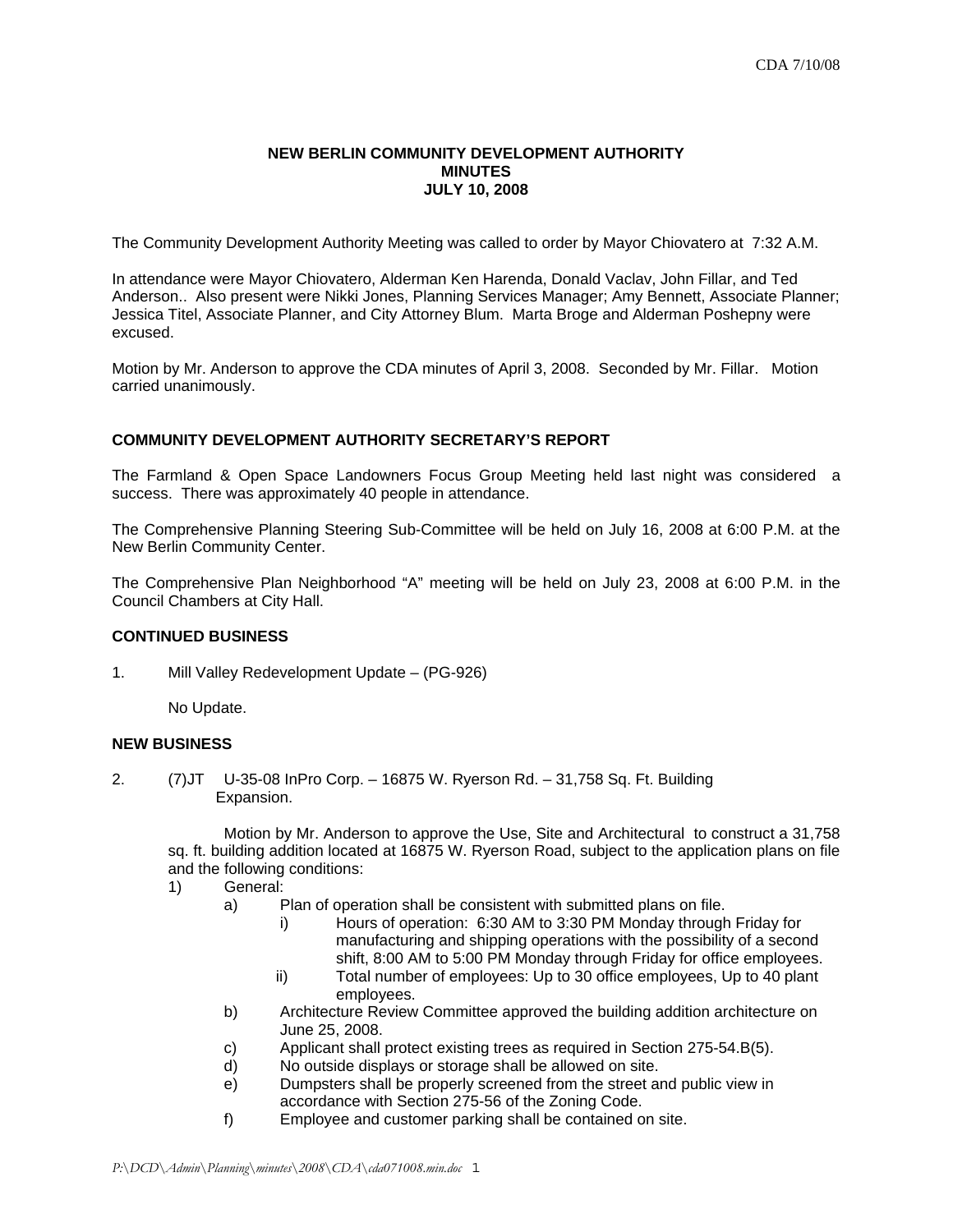- g) Signage shall require a separate application and issuance of a Sign Permit prior to fabrication and installation.
- h) The applicant shall meet the Tree Replacement schedule listed in Table 275-57- 1 of the Zoning Code for Trees #1, #5 and #6 as identified in the attached "Tree Inventory Analysis" submitted by Heller & Associates, LLC. Applicant shall either submit a landscape plan indicating the location of the replacement trees or provide the Landscape Fee of \$300 per tree not replaced on site.
- 2) Engineering:
	- a) Applicant shall address all technical engineering comments in the letter dated 7/11/08.
	- b) Applicant shall revise plans to clearly delineate the property lines on all sheets.
	- c) Any asphalt pavement is to remain a minimum of five feet (5.0') off the side and rear property lines.
	- d) Unless otherwise clearly stated, the first floor elevations shall match the existing elevation. (873.0). Please show first floor elevation of the addition.
	- e) The City will accept either the sanitary sewer system or the SEWRPC coordinate system for bench marks.
	- f) Lighting plan submitted, but does not include a summary chart of illumination levels (average footcandles, average-to-minimum and maximum-to-minimum ratios). Lighting shall meet the requirements in Section 275-60.I of the Zoning Code.
- 3) Storm Water:
	- a) Please clarify whether the area of existing crushed asphalt chips is being considered as part of the greenspace values or the impervious/paved surface values.
	- b) Rather than grade from the building addition to property line as stated in the note on sheet SD-2.0, a shallow swale shall be maintained along the property line to convey drainage from the south to the north ditch.
	- c) Applicant shall adhere to all City of New Berlin codes, ordinances and plans regarding storm water conveyance and maintenance and/or as identified by the Department of Community Development.
- 4) Building Inspections:
	- a) Building plans shall be signed and stamped by a licensed architect or professional engineer per Wisconsin Commercial Building Code (Comm 61.31 Plans).
	- b) Building plans shall be approved by the State of Wisconsin Dept. of Commerce Safety and Buildings Division per Wisconsin Commercial Building Code (Comm 61.60 Certified municipalities and counties).
	- c) Apply and obtain appropriate building, plumbing and electrical permits.
	- d) Erosion control shall be approved, permitted, installed and inspected prior to any commencement of site work or issuance of any building permits.
	- e) Site plan does not show setbacks from the lot lines to building addition. This information is required on the site plan when applying for building permit.
- 5) Fire Department:
	- a) Fully Sprinkle.
	- b) Monitor Fire Flow.
	- c) Install Knox Box, if not current.
	- d) Extend Fire alarm system to new addition.
	- e) If there are office located on the second floor, stand pipes may be required.

## Seconded by Mr. Vaclav.

 Motion by Mr. Fillar to amend the motion to include Waiver Request #1 and Waiver Request #2, but to include (1)(h) to pay the fee of \$300.00 per non-replaced tree. Seconded by Alderman Harenda. After further discussion, Mr. Fillar modified his motion to remve the (1)(h) requirement to support both waivers.